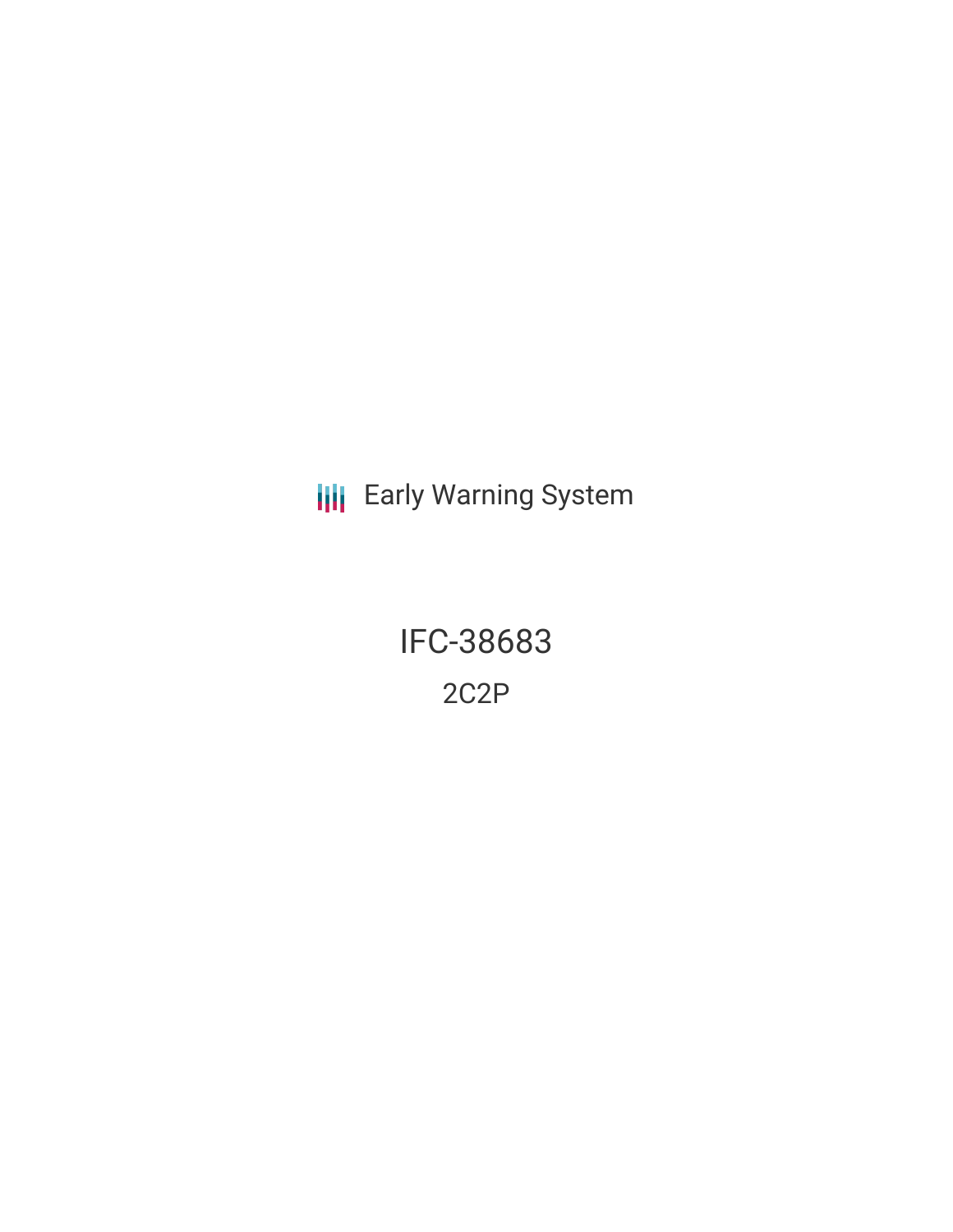# **Quick Facts**

2C2P

| <b>Countries</b>               | Thailand                                |  |  |  |
|--------------------------------|-----------------------------------------|--|--|--|
| <b>Financial Institutions</b>  | International Finance Corporation (IFC) |  |  |  |
| <b>Status</b>                  | Proposed                                |  |  |  |
| <b>Bank Risk Rating</b>        | C                                       |  |  |  |
| <b>Voting Date</b>             | 2019-10-04                              |  |  |  |
| <b>Borrower</b>                | <b>2C2P PTE LIMITED</b>                 |  |  |  |
| <b>Sectors</b>                 | Finance                                 |  |  |  |
| <b>Investment Type(s)</b>      | Equity                                  |  |  |  |
| <b>Investment Amount (USD)</b> | \$15.00 million                         |  |  |  |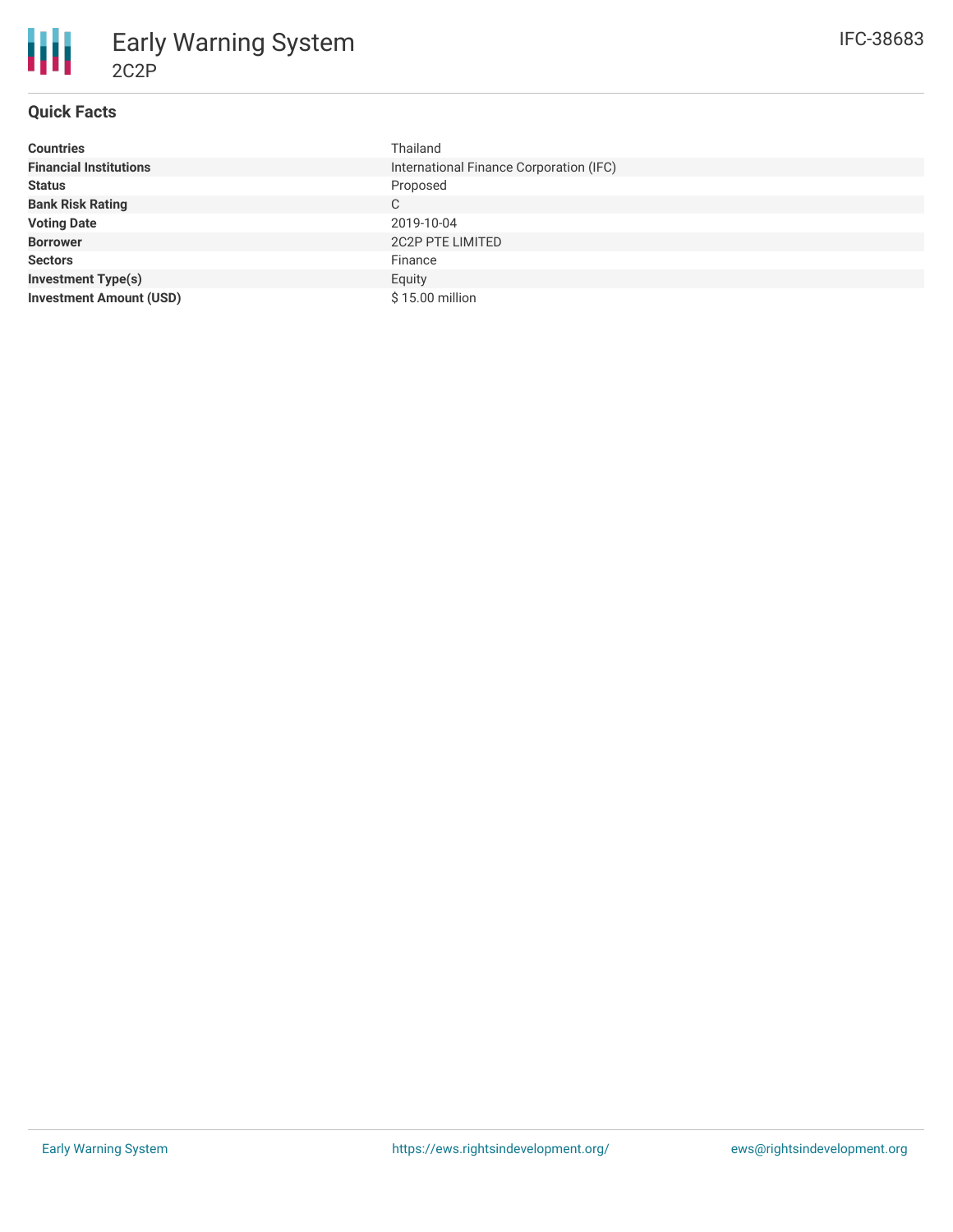

## **Project Description**

According to the bank website, "IFC is considering an equity investment in 2C2P, a Southeast Asian payment service provider, to support the Company's regional growth plans."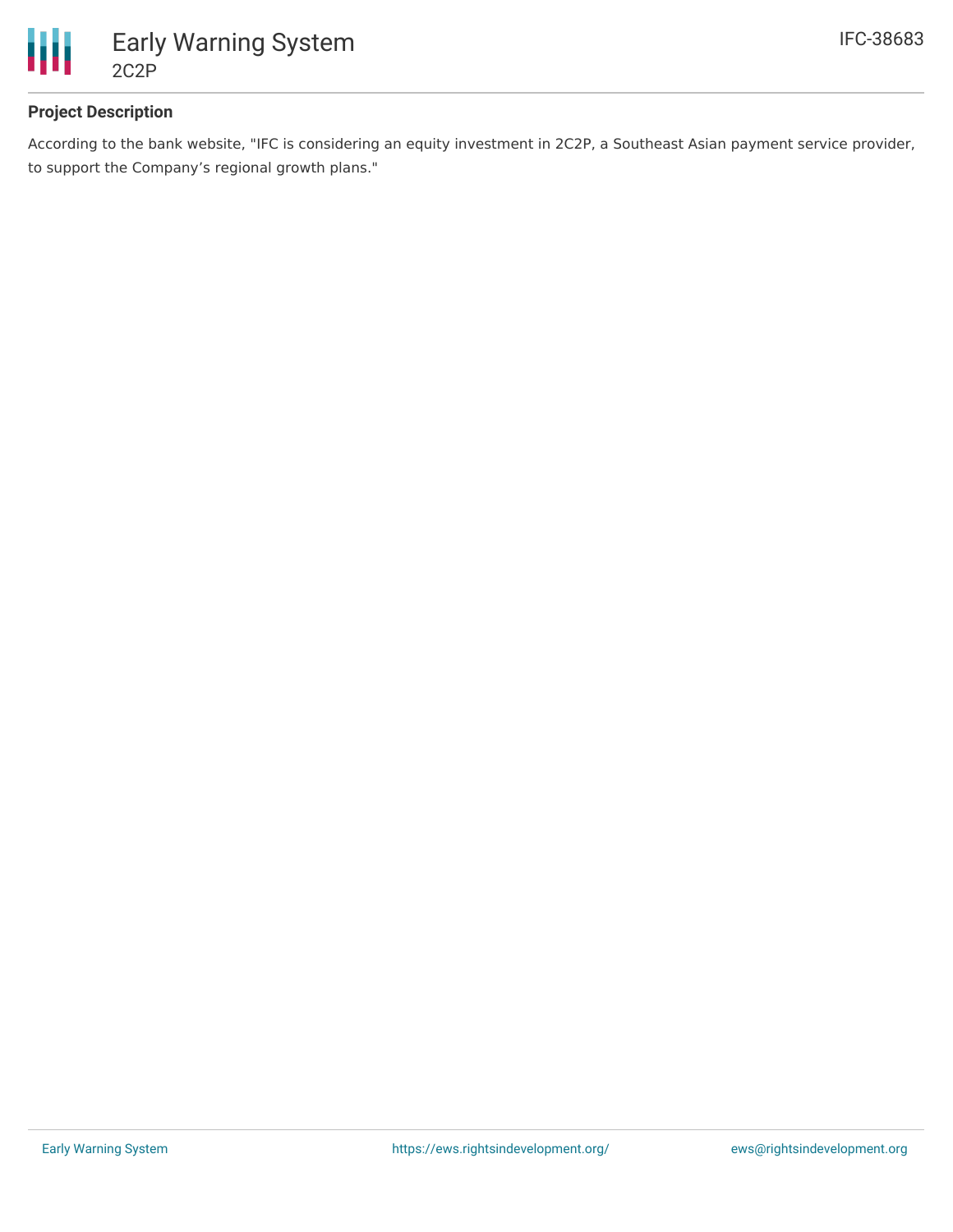

### **Investment Description**

• International Finance Corporation (IFC)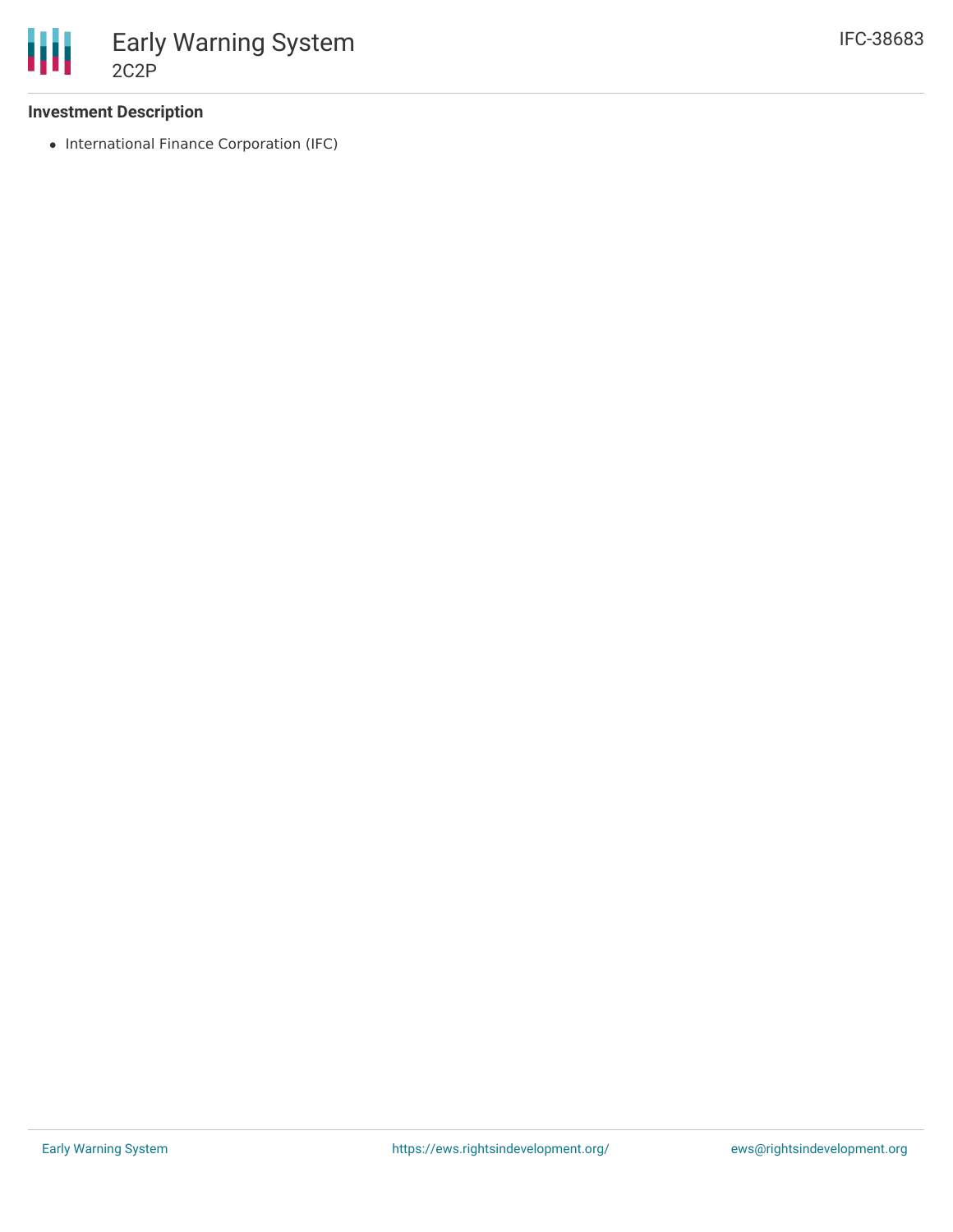

冊 Early Warning System 2C2P

| <b>Private Actor 1</b> | <b>Private Actor</b><br>l Role. | <b>Private Actor</b><br>Sector | <b>Relation</b>          | <b>Private Actor 2</b> | <b>Private Actor</b><br>2 Role | <b>Private Actor</b><br>2 Sector |
|------------------------|---------------------------------|--------------------------------|--------------------------|------------------------|--------------------------------|----------------------------------|
| -                      |                                 | $\overline{\phantom{0}}$       | $\overline{\phantom{a}}$ | 2C2P PTE LIMITED       | Client                         | $\sim$                           |